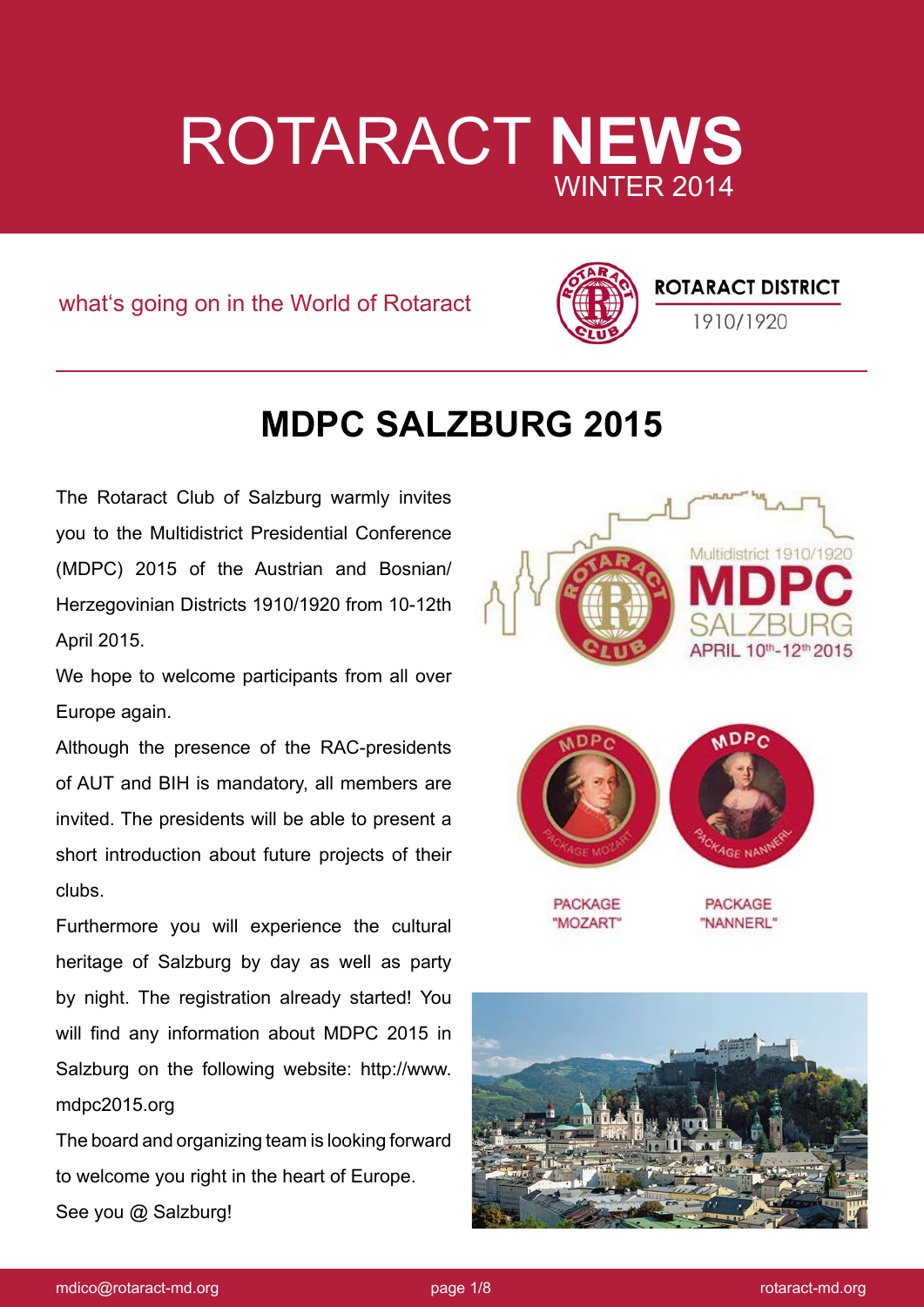

## **WE WANT YOU!!**

### NEW BOARD MEMBERS WANTED!

If you are motivated to support the next multidistrict board send us your application, including CV in English until 26 March!!! mdico@rotaract-md.org

#### **MDRR:**

As the Multi Dirstrict Rotaract Representative you are the direct link between Rotary International, Rotary 1910/1920 and Rotaract 1910/1920. You bear the responsibility for the main multi district activities as social projects and presidential meetings.

The multi district board is dependent on your strength of communication, organization and your motivation. As the head of this cross-boarder team you will be in regular contact the individual regions and put this information in a multi district content. There will be many occasions you are invited to, you might not be able to join all of them but there are main events as club charters and youth service meetings you should not miss.

You're the most importent tool to build up a good network between Rotaract Members, Presidents and Rotary, is to have an always up to date contact list of alle members in your district. The Multi District Secretary and Multi District Information Coordination Officer will support you in this activity.

**MDICO**: (Multi District Information & Coordination Officer) MDICO is a very important position: You have to manage the communication and mails beween Rotaract and Rotary.

You have to take care about their questions and wishes. Furthermore you are working close with the ADRRs to manage their concerns and you are the deputy to the MDRR.



**RER**: (Rotaract Europe Representative: Austria, Bosnia&Herzegovina)

Internationally this position is known as Country Representative within the European Rotaract Information Center (www.rotaracteurope.org). You have to communicate the international events/projects of Rotaract and Rotary to your country and vice versa your countries projects at the Rotaract European Meetings (REMs) and EUCOs. Due to this experiences you hold an important position to advice the MDRR, for instance the idea of an independend RAC Board with own bylaws.

The RER should be really open minded and and should be able to speak english well. Furthermore you should have time to travel and you should be confident to give presentations.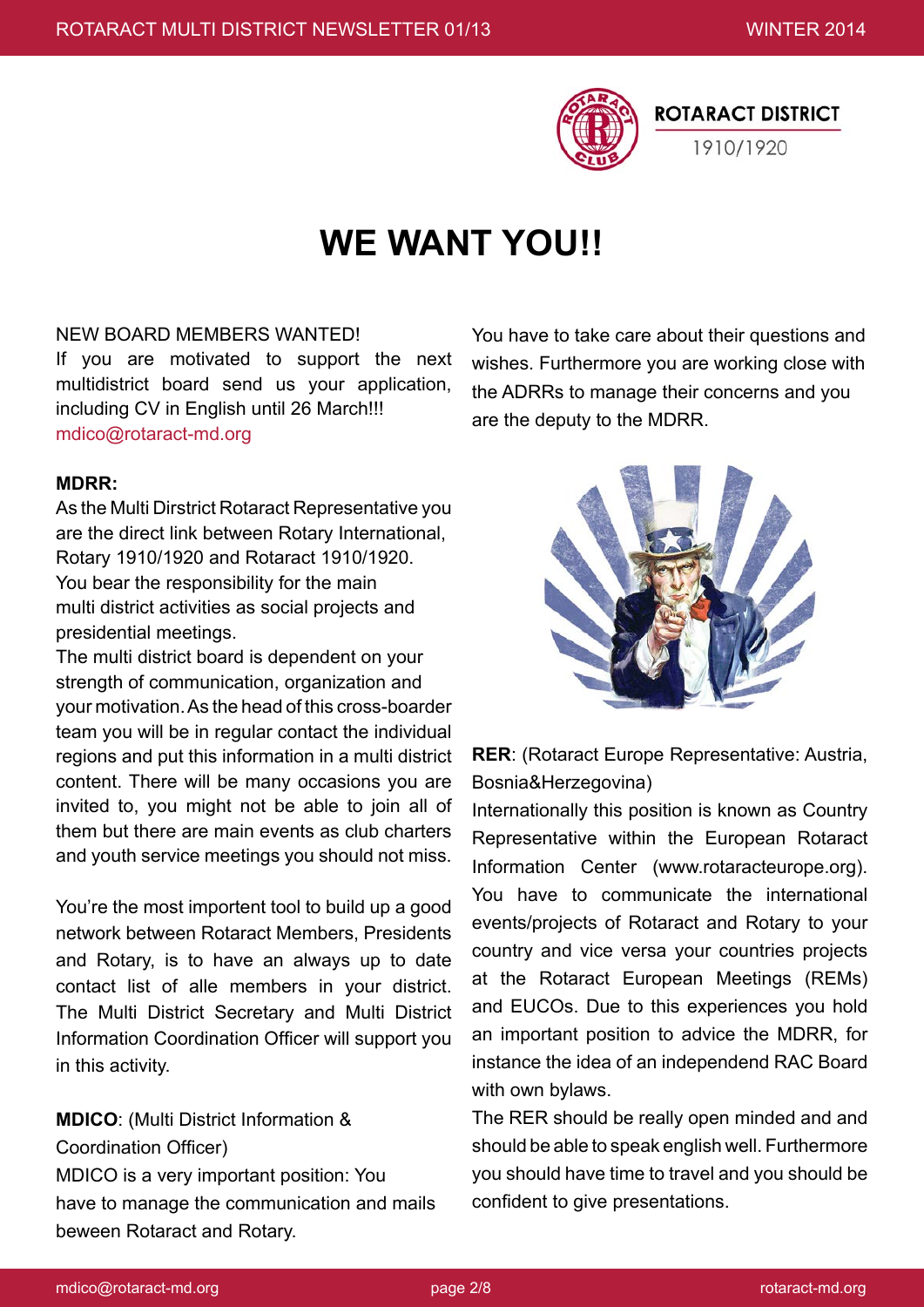**ADRR**: (Assistant District Rotaract Representative: West, South-East, North-East, Bosnia&Herzegovina) ADRR is a very exciting position.The ADRR is the direct link between the clubs of each region and the District board. He/She keeps contact with all the clubs in the region.

On the one hand the ADRR has to take care about problems and questions of the different club menbers, On the other hand the ADRR provides important information to the clubsfrom the district board.

For this reason the ADRR is a great position for outgoing people to get to know a lot of awesome Rotaractors, their clublife and their projects.

## **PAST EVENTS**

### Weekend in Bratislava Pamela Widhalm, RAC Wien

In October 2014 the Rotaract Club Vienna went for his annual Club-Weekend to Slovakia. 16 Clubmembers spent Friday till Sunday in beautiful Bratislava. Besides an extensive and interesting city tour and cultural program they also met Rotaract Club Bratislava. At a dinner with typical slovak food the members of both clubs had some time to exchange ideas.



### NORDACT Stockholm Franziska Weik, RAC Blue Danube

After a great weekend at the EUCO in Nice, the Rotaract Club Blue Danube Niederösterreich decided to spend another fantastic weekend at this year's NORDACT in Stockholm. Together with 200 other Rotaractors from all over Europe, we got to know Stockholm with its people and culture for one weekend. All in all we can say, that the Swedish Rotaract clubs welcomed us in Stockholm very warmly and managed to show us their capital city in an interesting and adventurous way. Thanks a lot for a great weekend and hopefully see you at the EUCO in **Bukarest!** 

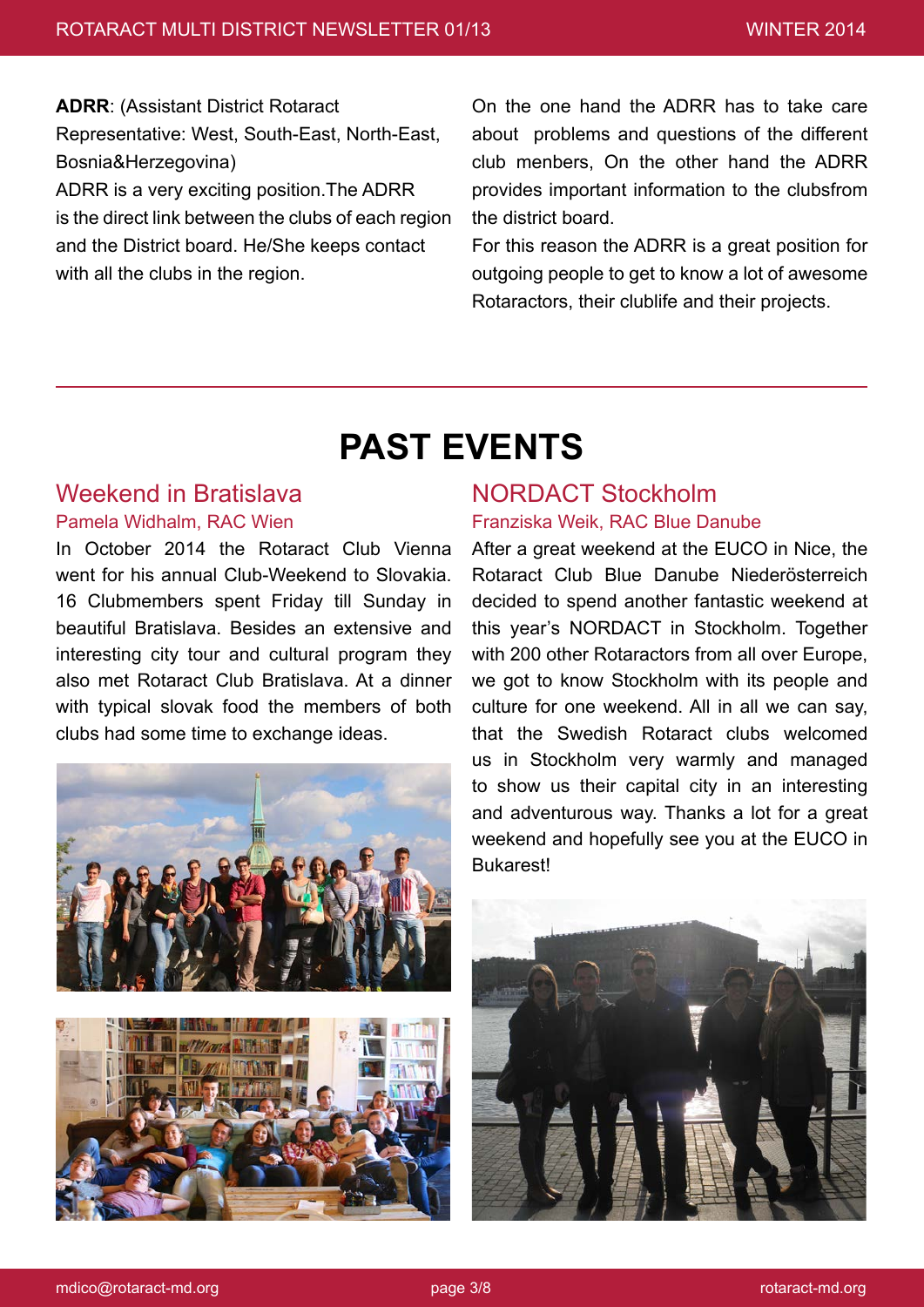### Cinema with Orphans

### RAC Wien - Graben

The Rotaract Club Wien-Graben organized a trip to the cinema for orphans on Saturday the 6th of December.

In addition to that we wanted the kids to enjoy traditional St. Nicholas celebrations in Austria by giving them bags filled with tangerines, peanuts and sweets (mainly chocolate). For this reason our club members prepared the St. Nicholas bags after the last meeting.

On Saturday noon we placed the small bags on the seats of the cinema hall to surprise the kids. We let them enter the cinema accompanied by their companions and announced that St. Nicholas had apparently been there and left presents for them. The kids have been delighted.

Since the movie `Paddington Bear` started there was silence aside from rustling of the St. Nicholas bags.



### Pre-REM Hamburg, REM BREMen, Post-REM Munich

(22 – 30 September 2014)

### Elisabeth Krassnigg – Rotaract Wien-Graben

### 1. Hamburg

With a lot of excitement I took the train from Vienna to Hamburg on Monday, the 22 September.

In the evening after a nine hour trip I finally arrived, with more energy than expected, in the beautiful seaport city Hamburg for the Pre-REM (Pre - Rotaract European Meeting).

The following day ice breaking began with other Rotaractors. "Where do you come from? " - was probably the most frequently asked question. Then the Pre-REM began with an interesting city tour followed by a boat trip through the huge harbour, a guided tour with a night watchman, partying at Reeperbahn with lots of good food everywhere. The most interesting part was getting to know each other.

### 2. BREMen

Two days later we took the train to Bremen, where the official REM started. Everything was well organized and we got a very warm welcome from everyone. Shortly after I met the first Austrians. Until now I represented my country on my own. Finally I found companions from my home!

The program was really diverse. Of course we did a guided tour through the city where we took a group 'selfie' with the Bremener Stadtmusikanten. Furthermore I can recommend the typical Bremen sweets. It was also really exciting to learn the first basic steps of the traditional Bremener Knotentanz. This one is distinguished by permanent, fast changing arm knots with your dance partner.

On Saturday morning was a workshop for E.R.I.C.'s (European Rotaract Information Centre) Country Representatives followed by its official meeting and several workshops for other Rotaractors. In this time every single country could represent itself with its social projects or other happenings. It was really interesting to see what other European countries managed to organise in the past or were planning to do in the future. With this huge kind of input you got the best ideas and a lot of motivation for your own club.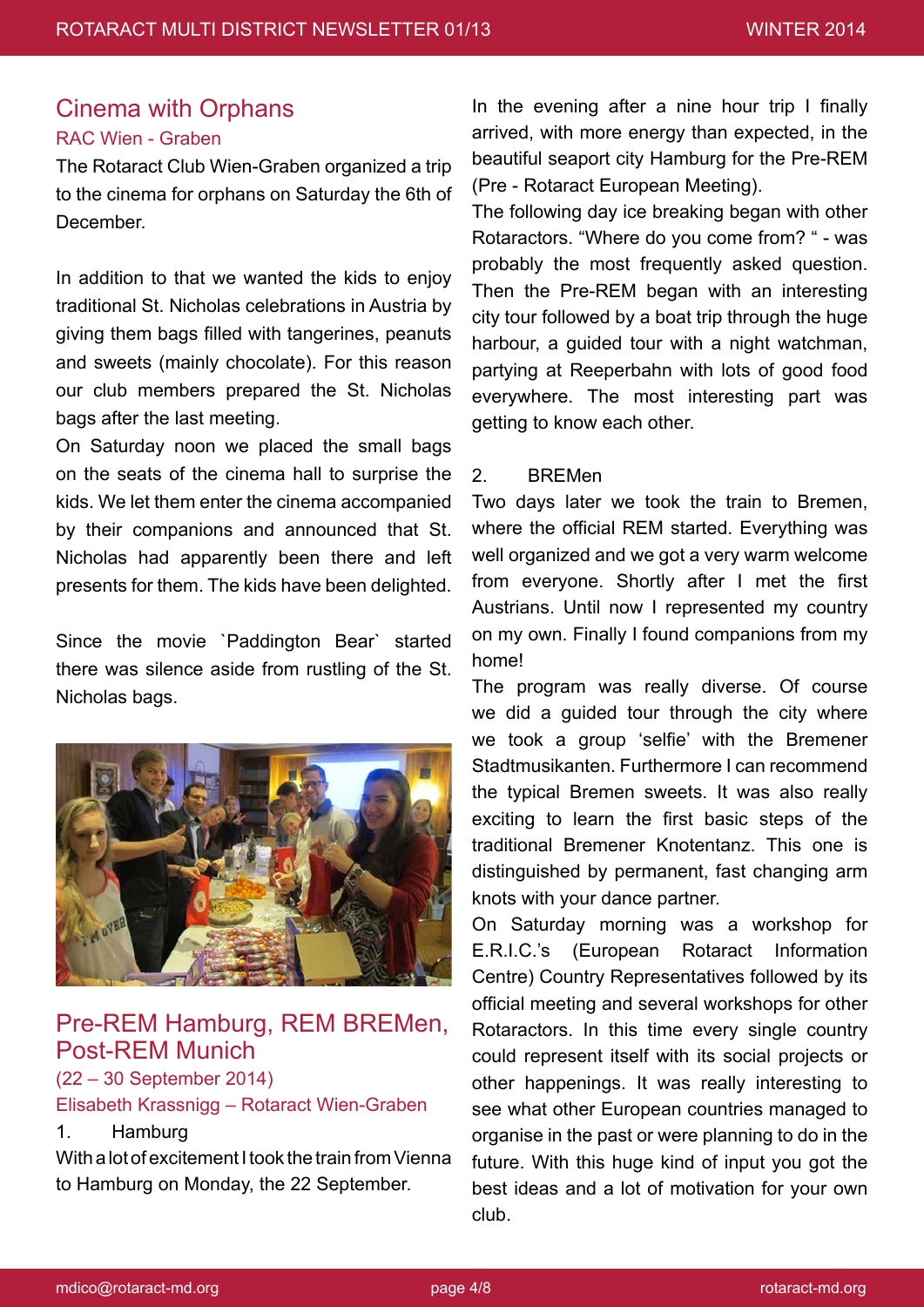#### And in the evening:

 Well, there was a vast variety of social events to take part in. From the welcome party to the wonderful Gala Dinner in The Cellar at the Town Hall. On the last evening you could enjoy a pleasurable dinner, show your new founded talent in Knotentanz and say goodbye to many amazing people who you had grown to know so well in such a short time.

There was no doubt the best part on such a trip to experience was you got to know so many great open-minded and nice people, well Rotactors of course. This meant you spent many fun hours with others. You also networked and began new friendships.

Hopefully we will meet again at the next REM! See you in Istanbul!

### 3. Munich

Fortunately I did not have to say goodbye to everybody. With a small group of 30 people we continued our trip from Bremen to Munich to the legendary October Fest. With dirndl and leather trousers we walked straight to the tent which we did not leave until the end of the trip. Everyone sang loudly and danced on the benches. It was an incredible experience with so many Rotaractors in Munich.

After one week with full of new ideas and memories I arrived on Tuesday, 30 September back in Austria, Vienna excited for what was to become of the future of Rotaract.



### Ich Helfe Laufend

We are happy to announce our five year anniversary of the "Ich Helfe Laufend" Charity Run in the Viennese Augarten on May 17th 2015. For the past five years various Viennese Rotaract Clubs worked hard to organize the yearly charity run, always in mind to help those who need it most.

Every year the IHL-Run supports different charitable organizations like "Die Boje", "Verein Libelle" or "Die österreichische Autistenhilfe" and through these past events we were able to collect more than 50 000 €.

This year's donations go to the Children Hospice MOMO, an organization located in Vienna, helping families to take care of children with severe illnesses. Not only helping the children but also trying to support their parents and relatives, MOMO provides medical and psychological support as well as social aid and grief counseling. Traditionally the IHL-Run will take place in the Viennese Augarten, providing you with a beautiful scenery and just the right atmosphere. On the track race of exactly 1 km you can test your speed but also your endurance, motivated by our DJ, our moderator and the Vienna Samba Project. We will prepare snacks and refreshing drinks during the run. Afterwards you are invited to stay and enjoy several meals to relax, share impressions and chat.

There will be various activities and games even for the smallest members of the family to pass the time, while their parents do their laps.

You can show your social engagement as a single player or in a team, no matter if you run, Nordic walk or stroll. Every single round counts! You can sign up on our official website (http:// www.ichhelfelaufend.at/). The application fee will be  $15 \in$  per person.

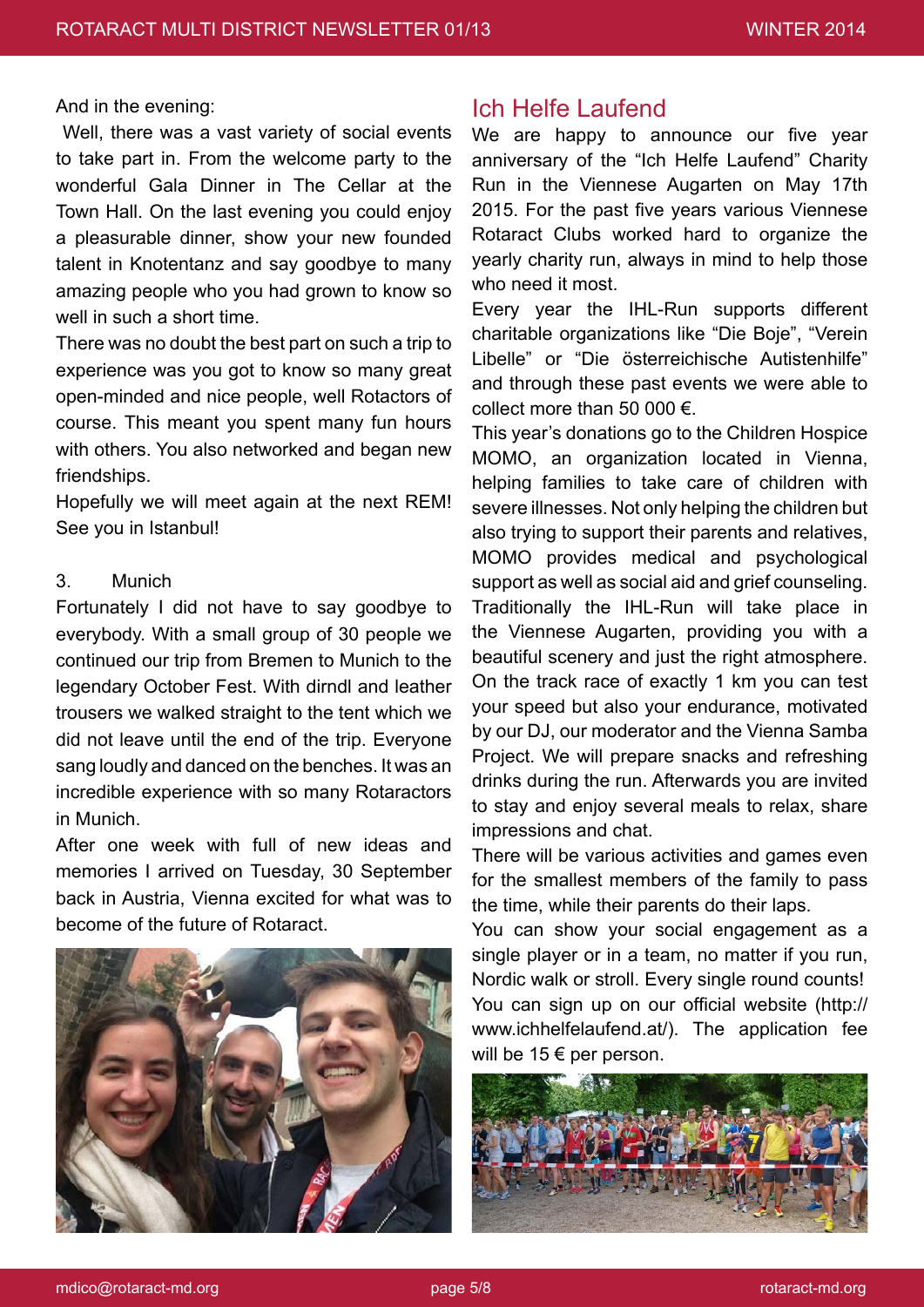### Emergency Help Bosnia RAC Graz, Interact Graz

In May 2014, the Balkan region was hit by the biggest environmental catastrophe in 120 years. A flooding claimed many lives and destroyed large parts of villages and cities.

We, the Rotaract Club Graz, together with the Interact Club Graz and the help of four other Rotaract clubs in the region organized a collection of relief goods for a northern severely hit region of Bosnia & Herzegovina. Within two days we



managed to collect around 8 tons of water, can food, rice, noodles, sanitary goods and cleaning equipment, worth more than  $25.000 \in$ . In addition we received donations of about 5.200 € which were invested into disinfectants and medical supplies.

While sorting of the humanitarian goods we started looking for a possible option of transportation to the flooded region. This process was more difficult and took longer than we had expected. Finally we had come to an agreement with the Austrian Military troops based in Bosnia. They agreed on bringing the collected supplies to Bosnia and deliver them to the people in need. We are very grateful for their support.

To conclude the project, four members of our club travelled to the affected region and participated in supply distributions together with Austrian soldiers from the CIMIC (Civil Military Cooperation) unit, stationed in Bratunac. It was important to us not only to collect something and send it to the region but also to get active ourselves and help during the actual work of going to the people.

Although the project was set up and planned within one week and conducted directly afterwards, we were amazed and thankful for the



immense support from our fellow Rotaract and Interact friends and the people who donated. It showed us how much is truly possible with the efforts of passionate people and many helping hands.

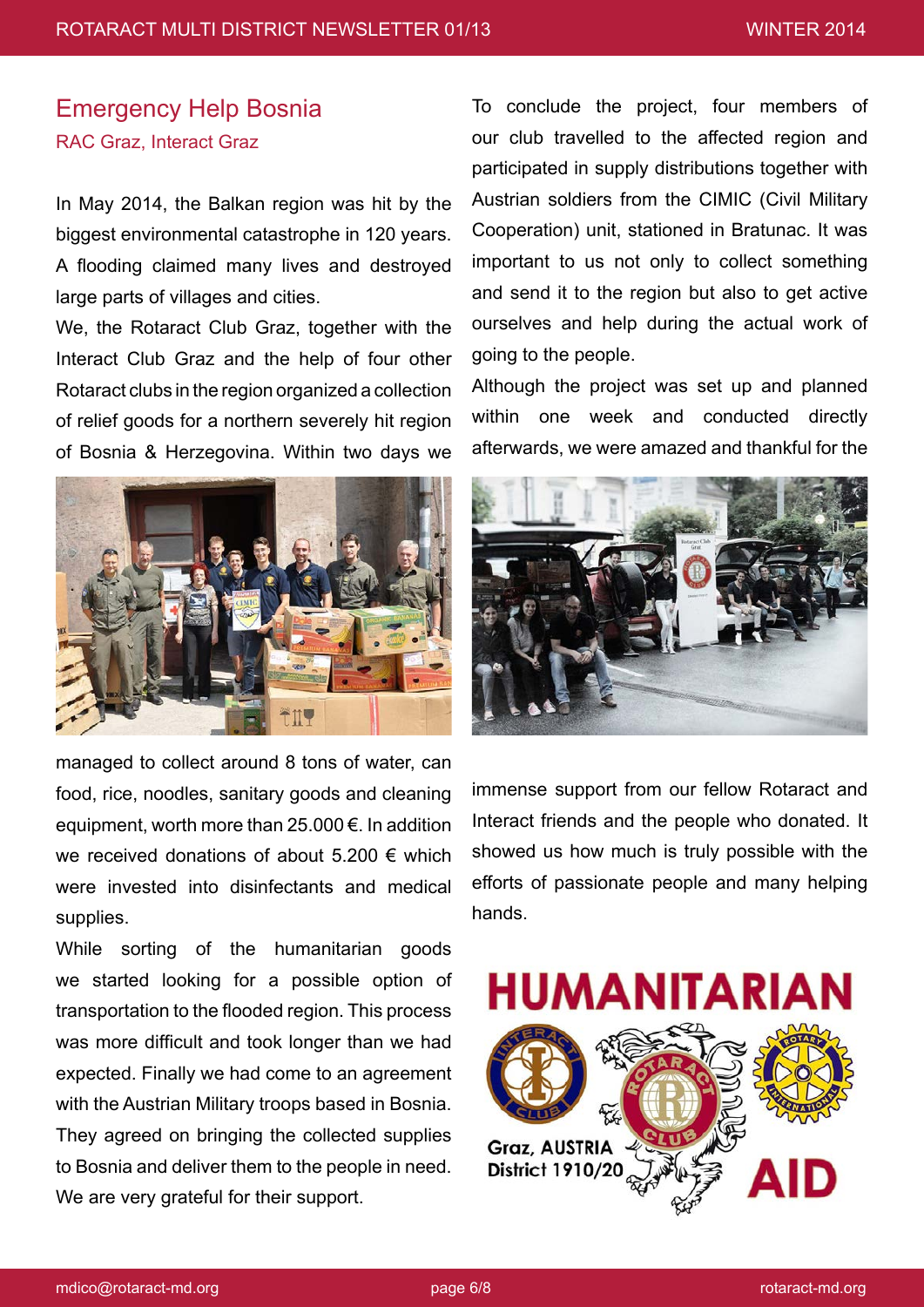

## **UPCOMING EVENTS**

15. January 2015 Charity Dance Evening Vienna tanzabend@rac-wiengraben.at

20.-22. February 2015 20th Charter Party www.rac-wien-stadtpark.at

20.+21. March 2015 PETS/SETS Austria in Seggauberg more Infos will follow

13.-15. February 2015 RYLA in Golling (Salzburg) more Infos attached

10.-12. April 2015 MDPC Salzburg www.mdpc2015.org 25. April 2015 RI President Gary C.K. Huang Conference in Graz

17. May 2015 Ich helfe laufend, Wien www.ichhelfelaufend.at

29.+30. May 2015 Rotary District Conference in Vienna more Infos will follow

26.-30. August 2015 KidsCamp in Upper Austria www.rotaract-kidscamp.de

MD EVENTS

**MD EVENTS** 

15-18 January 2015 REM Istanbul www.remistanbul.com

29 April - 3 May 2015 EUCO Bukarest www.euco2015.ro

More Infos at: http://rotaracteurope.org/upcomingevents/